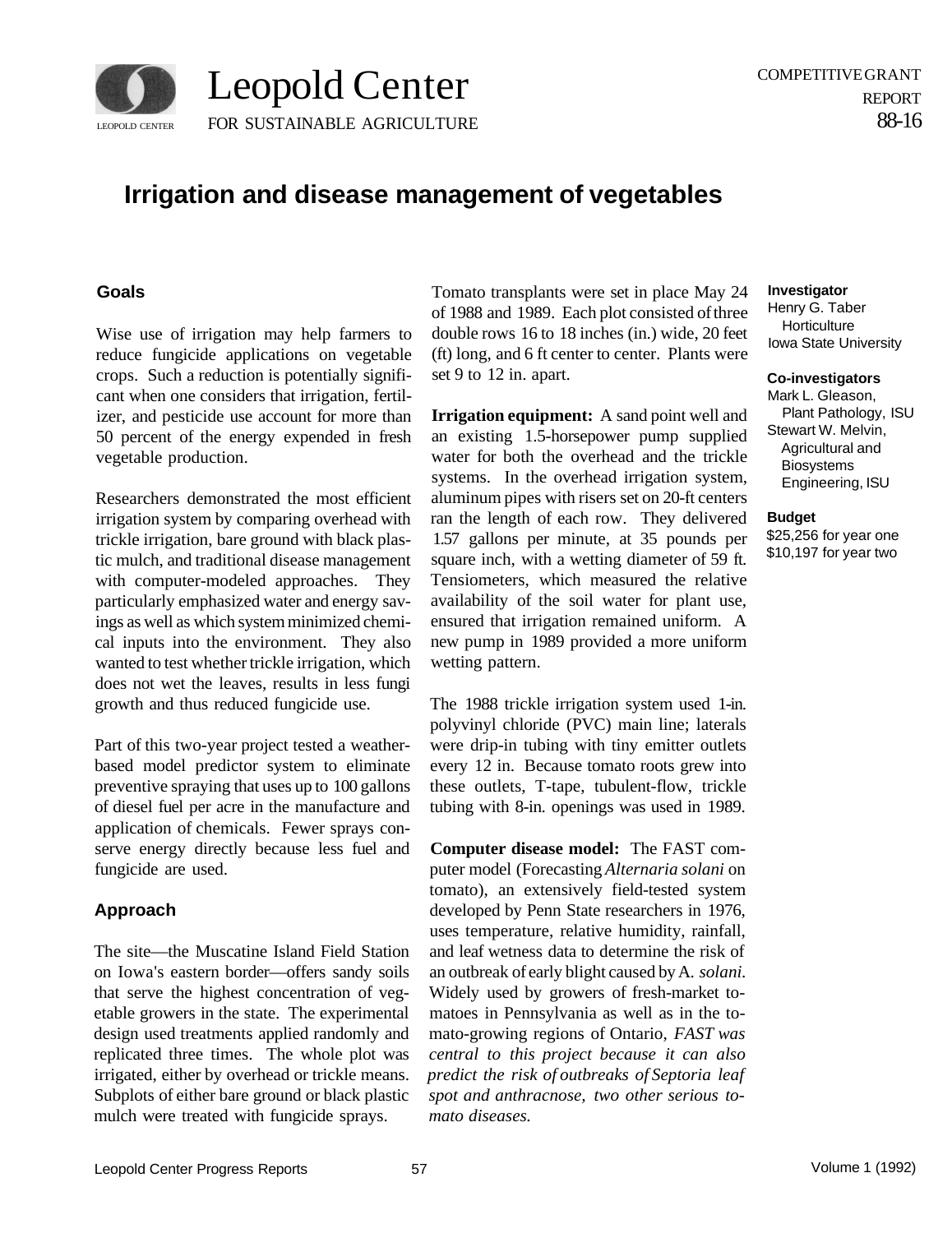## **Environmental data processing and collec-**

**tion:** Electronic sensors, including four leaf wetness sensors, four temperature sensors, and one relative humidity sensor, were placed within the plant canopy on both the overheadirrigated plot and a nearby trickle plot to gather information during both growing seasons. A weather station adjacent to the plots connected these sensors to a data logger that recorded sensor signals every minute to get daily averages. This system allowed researchers to decide on a daily basis whether environmental conditions called for a foliar fungicide.

# **Findings**

**Irrigation program:** Because of the severe 1988 drought, the pump ran up to 14 hours daily to provide both overhead and trickle irrigation. Overhead irrigation, which used about as much water as commercial growers do, worked well. But because tomato roots plugged the trickle system's emitter holes by mid July, the pump ran more frequently, and it was destroyed by the season's end. Thus, adequate water rates were difficult to determine. The T-tape tubing designed to eliminate rootlet plugging worked satisfactorily in 1989, another drought year.

*Surprisingly, the black plastic mulch did not conserve water with either of the two irrigation systems.* Water moved laterally only about six inches in the coarse, loamy sand soil. The plastic may have prevented *overhead* irrigation water from reaching plant roots early in the season, but the trickle tubing was placed between the 16-in. double rows *under* the plastic; thus, irrigation water could enter the soil profile. Researchers concluded that for the trickle system to be effective, it must include a lateral line for each row rather than one per double row. But this modification would prohibitively raise the annual material cost.

**Harvest:** *In 1988,* the initial fruit was harvested on Aug. 8; a total once-over harvest occurred on Aug. 23 (see Table 1).

## **Table 1. Effect of irrigation system and ground mulch on processing tomato yield, 1988.**

| Marketable Green |    |      |              |
|------------------|----|------|--------------|
|                  |    | Rots | <b>Total</b> |
|                  |    |      |              |
| 13               | 8  | 0.3  | 21           |
|                  |    |      |              |
| 13               | 7  | 1.1  | 20           |
|                  |    |      |              |
| 12               | 6  | 1.0  | 18           |
|                  |    |      |              |
| 18               | 14 | 0.9  | 32           |
|                  |    |      |              |

*Irrigation/ground cover interaction affected marketable yield significantly.* Essentially, trickle irrigation with black plastic mulch was superior to the same irrigation without ground cover because much more green fruit was produced. Because the dry conditions allowed no significant disease to develop, disease was not factored into harvest figures.

*In 1989,* initial fruit harvest on Aug. 9 and a total "once-over" on Aug. 25 showed no significant interactions (see Table 2). *Overhead irrigation on bare ground worked much better than trickle irrigation or the black plastic mulch;* however, the trickle system used in this project reduced the grower's income compared with overhead irrigation.